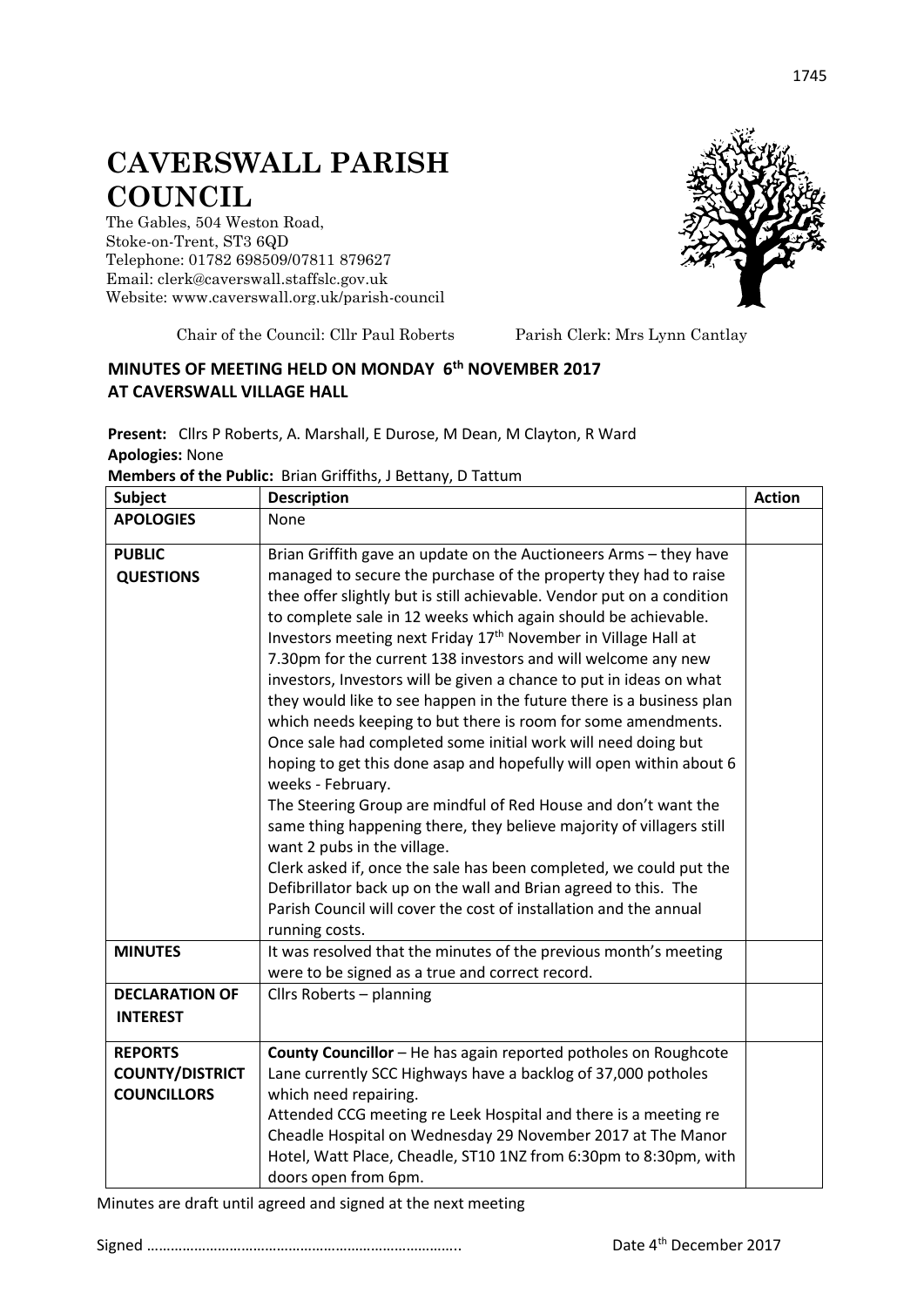| <b>Subject</b>         | <b>Description</b>                                                                                                  | <b>Action</b> |  |
|------------------------|---------------------------------------------------------------------------------------------------------------------|---------------|--|
|                        | By January there should be 2013 community beds available in                                                         |               |  |
|                        | Moorlands to get through the winter.                                                                                |               |  |
|                        | 12-week public consultation starting in January on what will                                                        |               |  |
|                        | happen.                                                                                                             |               |  |
|                        | NHS England Better care fund this is £19.6 million potential                                                        |               |  |
|                        | shortfall in funding it happened last year and not forthcoming                                                      |               |  |
|                        | won't let it happen this year so proactive to committing to target.                                                 |               |  |
|                        | Delays with Highway issues due to Rob Steele moving to another<br>area, he has a meeting with the new Officer soon. |               |  |
|                        |                                                                                                                     |               |  |
|                        | Nothing heard from bus consultations                                                                                |               |  |
|                        | Spoke t Highways re lights on the tree in The Square and been told                                                  |               |  |
|                        | would cost around £10,000 to lay in electricity, therefore                                                          |               |  |
|                        | prohibitive at the moment.                                                                                          |               |  |
|                        | District Councillor - not much happening service meeting this                                                       |               |  |
|                        | Wednesday.                                                                                                          |               |  |
|                        | Recent PA meeting went well going to try and get Karen Bradley to                                                   |               |  |
|                        | come to meeting in regard to Broadband.                                                                             |               |  |
|                        | Next PA is an Open night on 28 <sup>th</sup> November all PCs and Councillors                                       |               |  |
|                        | are invited.                                                                                                        |               |  |
|                        | Enquiry starting tomorrow for Moneystone Quarry.                                                                    |               |  |
| HANDYMAN/              | Hedge along The Dams is need of cutting back urgently, Clerk to                                                     | Clerk         |  |
| <b>LENGTHSMAN</b>      | write to Mr and Mrs Bunn asking them to arrange the cutting back                                                    |               |  |
|                        | or alternatively the Parish Council will arrange and invoice them for                                               |               |  |
|                        | the work. Also to write to Robin MacDonald from the Castle again                                                    |               |  |
|                        | stating we will be arranging for this to be done and invoice him to                                                 |               |  |
|                        | recover the cost.                                                                                                   |               |  |
| <b>MATTERS ARISING</b> | <b>HIGHWAYS ISSUE</b>                                                                                               |               |  |
| <b>FROM PREVIOUS</b>   | 139/17 - Grids and Drains                                                                                           |               |  |
| <b>MEETINGS</b>        | Not going to get anything done at moment as Highways have got                                                       |               |  |
|                        | no money. They are only covering their legal obligations only if                                                    |               |  |
|                        | caused lot of flooding will come out.                                                                               |               |  |
|                        | $140/17 -$ Footpaths                                                                                                |               |  |
|                        | No report                                                                                                           |               |  |
|                        | 141/17 Village Signs - Caverswall                                                                                   |               |  |
|                        | (126/17, 114/17, 101/17, 83/17)                                                                                     |               |  |
|                        | Still pending, Cllr Roberts to chase up.                                                                            | <b>PR</b>     |  |
|                        | 142/17 Millennium Garden-                                                                                           |               |  |
|                        | (127/17, 115/17, 102/17, 84/17)                                                                                     |               |  |
|                        | Waiting for brown bin to be delivered. New sleepers still pending.                                                  |               |  |
|                        | 143/17 Defibrillator - Locations/Installation                                                                       |               |  |
|                        | (128/17, 116/17, 103/17, 87/17)                                                                                     |               |  |
|                        | One is to go back on the wall of the Auctioneers Arm as soon as its                                                 |               |  |
|                        | owned by the Caverswall Community Society.                                                                          |               |  |
|                        | 144/17 Register of Assets                                                                                           |               |  |
|                        | (129/17, 117/17, 104/17, 88/17)                                                                                     |               |  |
|                        | This now finalised and approved. New assets to be added when                                                        |               |  |
|                        | necessary                                                                                                           |               |  |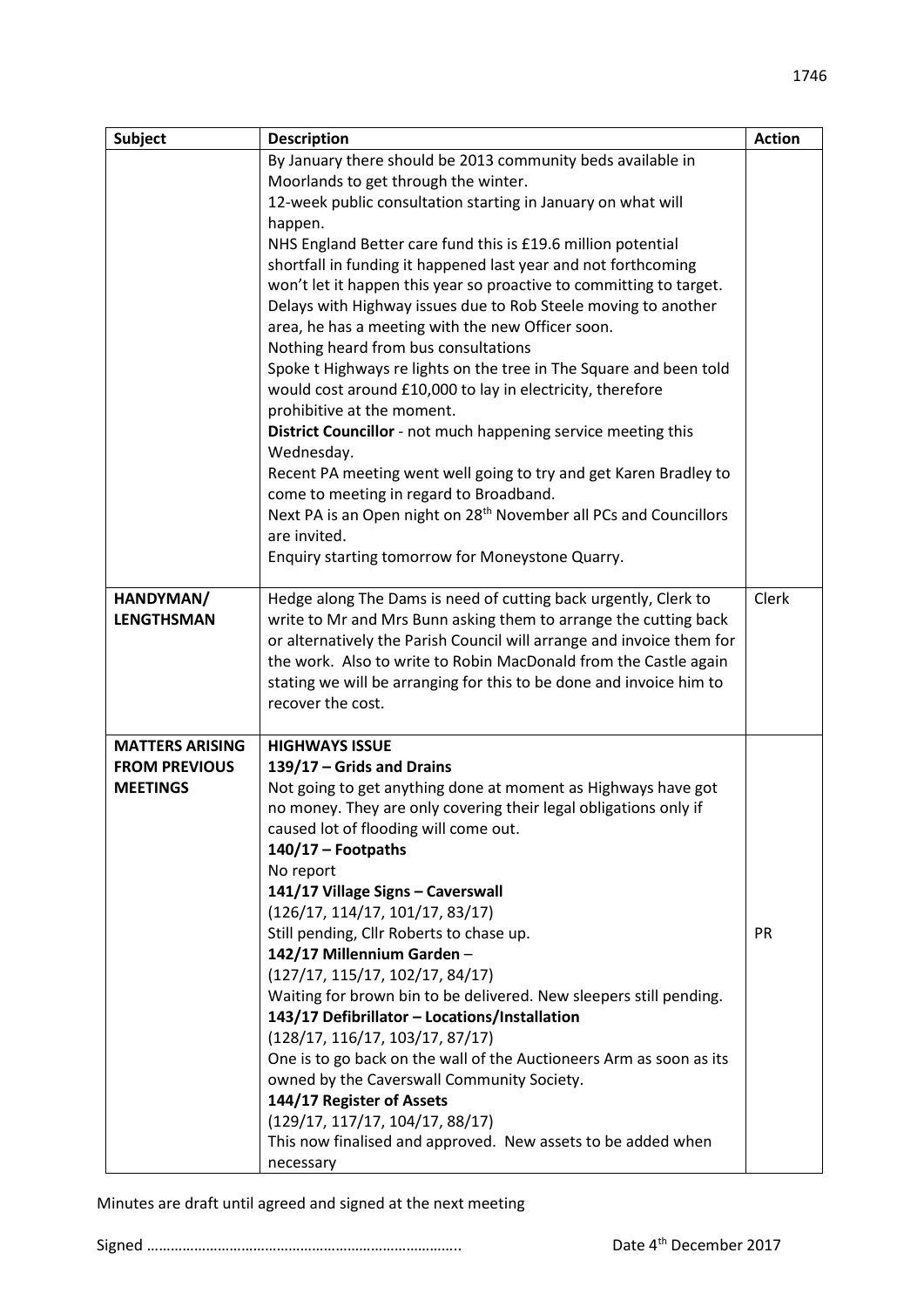| <b>Subject</b>                               | <b>Description</b>                                                                                                                                                                                                                                                                                                                                                                                                                                                                                                                                                                                                                        |                                                                                                                                                                                                                                                       | <b>Action</b> |  |
|----------------------------------------------|-------------------------------------------------------------------------------------------------------------------------------------------------------------------------------------------------------------------------------------------------------------------------------------------------------------------------------------------------------------------------------------------------------------------------------------------------------------------------------------------------------------------------------------------------------------------------------------------------------------------------------------------|-------------------------------------------------------------------------------------------------------------------------------------------------------------------------------------------------------------------------------------------------------|---------------|--|
|                                              | 145/17 Flag pole for the village<br>(130/17, 118/17, 105/17, 89/17)<br>District Councillor funding request has been submitted to SMDC<br>and awaiting approval. County Councillor funding request still to<br>be completed and submitted.<br>146/17 Wall by railings and around the tree in The Square<br>(131/17, 119/17, 106/17, 90/17)<br>Still awaiting on Highways, chase up.<br>147/17 Auctioneers Arms update<br>See Public questions<br>148/17 Culvert behind houses on The Green                                                                                                                                                 |                                                                                                                                                                                                                                                       |               |  |
|                                              | (133/17, 123/17)<br>Cllr Ward, as County Councillor, is aware of the problem and is<br>actively seeking to resolve it.<br>149/17 Dog Fouling<br>(136/17)<br>Cllr Marshall has got signs and will put up.<br>150/17 Red House<br>(138/17)<br>Clerk has been in contact with SMDC and received the necessary<br>form re Asset of Community Value, these to be completed and<br>submitted asap to SMDC.<br>Clerk also provided information from Historic England re Listed<br>Building application. Application form, under the Screening for<br>Potential Listing, to be completed by Clerk and submitted.<br><b>Unresolved Items: None</b> |                                                                                                                                                                                                                                                       |               |  |
|                                              |                                                                                                                                                                                                                                                                                                                                                                                                                                                                                                                                                                                                                                           |                                                                                                                                                                                                                                                       |               |  |
|                                              |                                                                                                                                                                                                                                                                                                                                                                                                                                                                                                                                                                                                                                           |                                                                                                                                                                                                                                                       |               |  |
| <b>CORRESPONDENCE</b>                        | <b>TSB</b><br><b>SCC</b><br>Karen Bradley<br>Jayne Boyles                                                                                                                                                                                                                                                                                                                                                                                                                                                                                                                                                                                 | <b>Bank Statement</b><br>Highways and Rights of Way - Website now<br>Active - www.highwaysyourway.info<br>Re Coach Trips in 2018 to London and visit<br>to London and tour of Houses of Parliament<br>Email sent to Cllr Roberts re Social Enterprise | Clerk to      |  |
| <b>FINANCE &amp;</b><br><b>ANNUAL RETURN</b> | 151/17 - Accounts<br>Payments:<br>The following accounts were approved for payment: -<br>Mrs L Cantlay - Clerk Salary and Expenses - November £215.00 *<br>Town & Country Services - Oct/Nov invoice<br>£468.00<br>Andy Marshall - Reimbursement of waste disposal charge £72.00<br>$\ast$<br>Ross Nicholls - Handyman - Sept/Oct (chq 899)<br>£97.28<br>Royal British Legion - Poppy Wreath Donation (chq 900)<br>£25.00<br>TOTAL PAYMENTS THIS MONTH - £852.28<br>$^*$<br>- indicates payments to be made via Internet Banking Faster<br>Payment, approved at meeting.<br>Transfer: £850.00<br><b>Receipts:</b>                         |                                                                                                                                                                                                                                                       | reply         |  |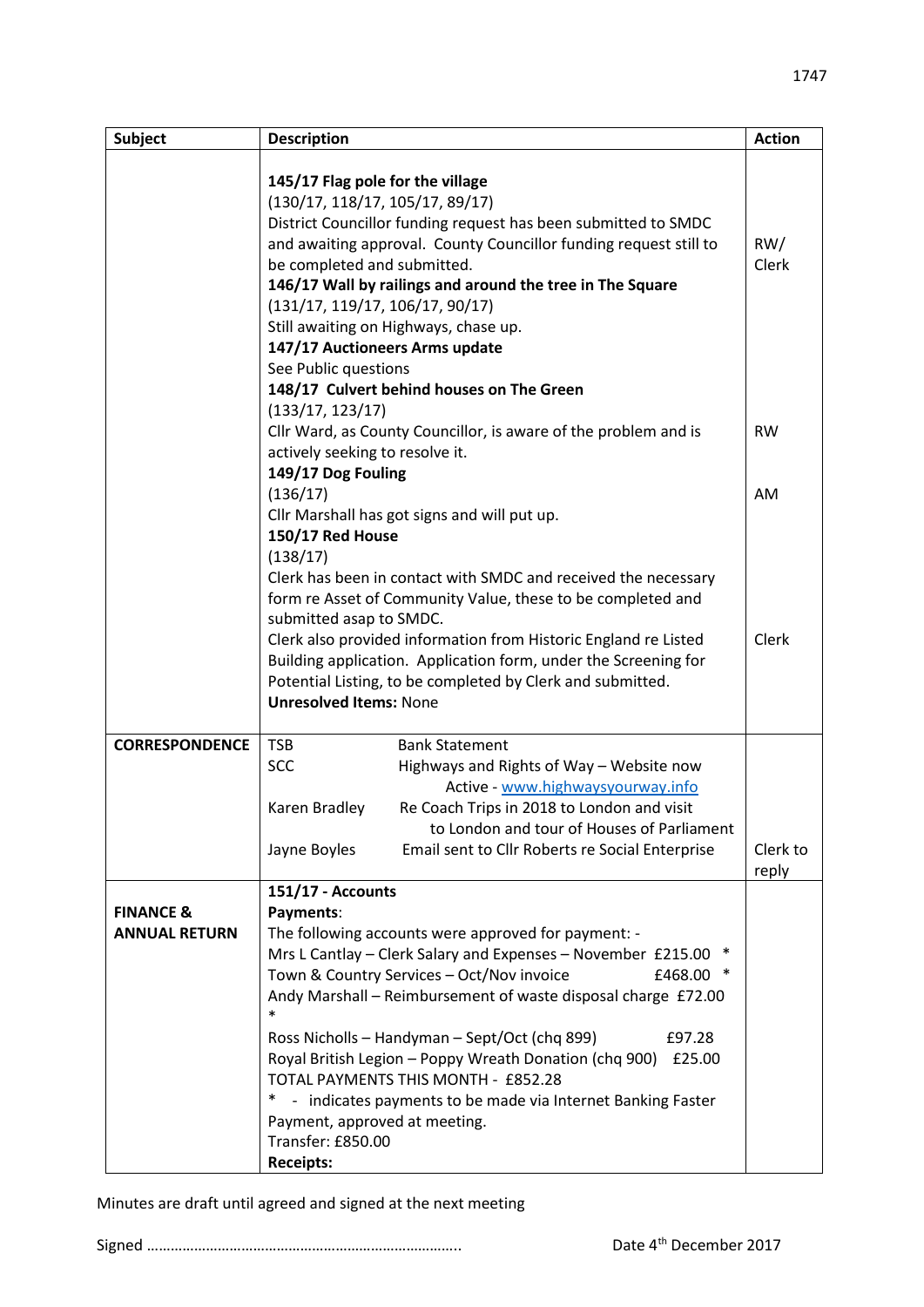| <b>Subject</b>      | <b>Description</b>                                                    | <b>Action</b> |  |
|---------------------|-----------------------------------------------------------------------|---------------|--|
|                     | Bank Interest (both accounts) - £0.84                                 |               |  |
|                     | Total Receipts - £0.84                                                |               |  |
|                     |                                                                       |               |  |
|                     | Bank Accounts (after any payment or receipts made):                   |               |  |
|                     | Current Account - £178.13                                             |               |  |
|                     | Instant Access Account - £11,452.97                                   |               |  |
|                     | Contingency Account - £12,112.87                                      |               |  |
|                     |                                                                       |               |  |
|                     | 152/17                                                                |               |  |
| <b>PLANNING</b>     | <b>Applications:</b>                                                  |               |  |
| <b>MATTERS</b>      | Cllr Roberts declared an interest in the following applications and   |               |  |
|                     | took no part in the discussions re the following planning             |               |  |
|                     | applications<br>SMD/2017/0579 - Gravel Bank Farm - Redevelopment of   |               |  |
|                     | commercial nursery/garden centre involving demolition and             |               |  |
|                     | removal of all buildings on site and erection of dwellings - NO       | Clerk         |  |
|                     | OBJECTIONS subject to neighbours approval. Comment to be made         |               |  |
|                     | that it is good to see bungalows rather than houses.                  |               |  |
|                     | SMD/2017/0453 - Hardiwick Farm, Handley Banks - Demolition            |               |  |
|                     | and removal of existing agricultural building, Change of use to       |               |  |
|                     | Equestrian with construction of stable block with mess room, tack     |               |  |
|                     | room and store and caravan. Formation of ménage and associated        |               |  |
|                     | car parking - OBJECTION - seems excessive development for this        | Clerk         |  |
|                     | rural location, the minimum grazing area needed per horse usually     |               |  |
|                     | calculated at 1 acre per horse, we need clarification that this       |               |  |
|                     | amount of land is available for grazing we believe the property has   |               |  |
|                     | less acreage than this. We note that change of use to equestrian is   |               |  |
|                     | applied for in this application but ask if this is to be a commercial |               |  |
|                     | venture then change of use to business should also be applied for.    |               |  |
|                     | We see no reason for a caravan to be located on the site, the         |               |  |
|                     | proposed stable block allows for a mess room, tack room and           |               |  |
|                     | store, is this to be used as a permanent dwelling                     |               |  |
|                     | <b>Decisions</b> – None                                               |               |  |
|                     | <b>Appeals: None</b>                                                  |               |  |
|                     | <b>Enforcement Matters: None</b>                                      |               |  |
|                     |                                                                       |               |  |
|                     |                                                                       |               |  |
| <b>NEW BUSINESS</b> | 153/17 Trees along The Dams                                           |               |  |
|                     | (98/17.79/17,65.17,50/17,34/17,22/17,10/17)                           |               |  |
|                     | Still not beed replacing also some stakes are cutting into trees or   | Clerk         |  |
|                     | loose - Clerk to contact N&J Services.                                |               |  |
|                     | 154/17 School lunchtime parking                                       |               |  |
|                     | Clerk advised that she was aware that the lunchtime supervisors at    |               |  |
|                     | ST Peters had been told by the School to use the PC car park as the   |               |  |
|                     | school carpark was getting over crowded. This means that the          |               |  |
|                     | gates are open for most of the day. It was agreed that the Clerk      |               |  |
|                     | should write to the school asking if there was no other alternative,  |               |  |
|                     | if not then the gates must only be opened for the supervisors to      |               |  |
|                     | park and then closed during the time they are in the school. The      |               |  |